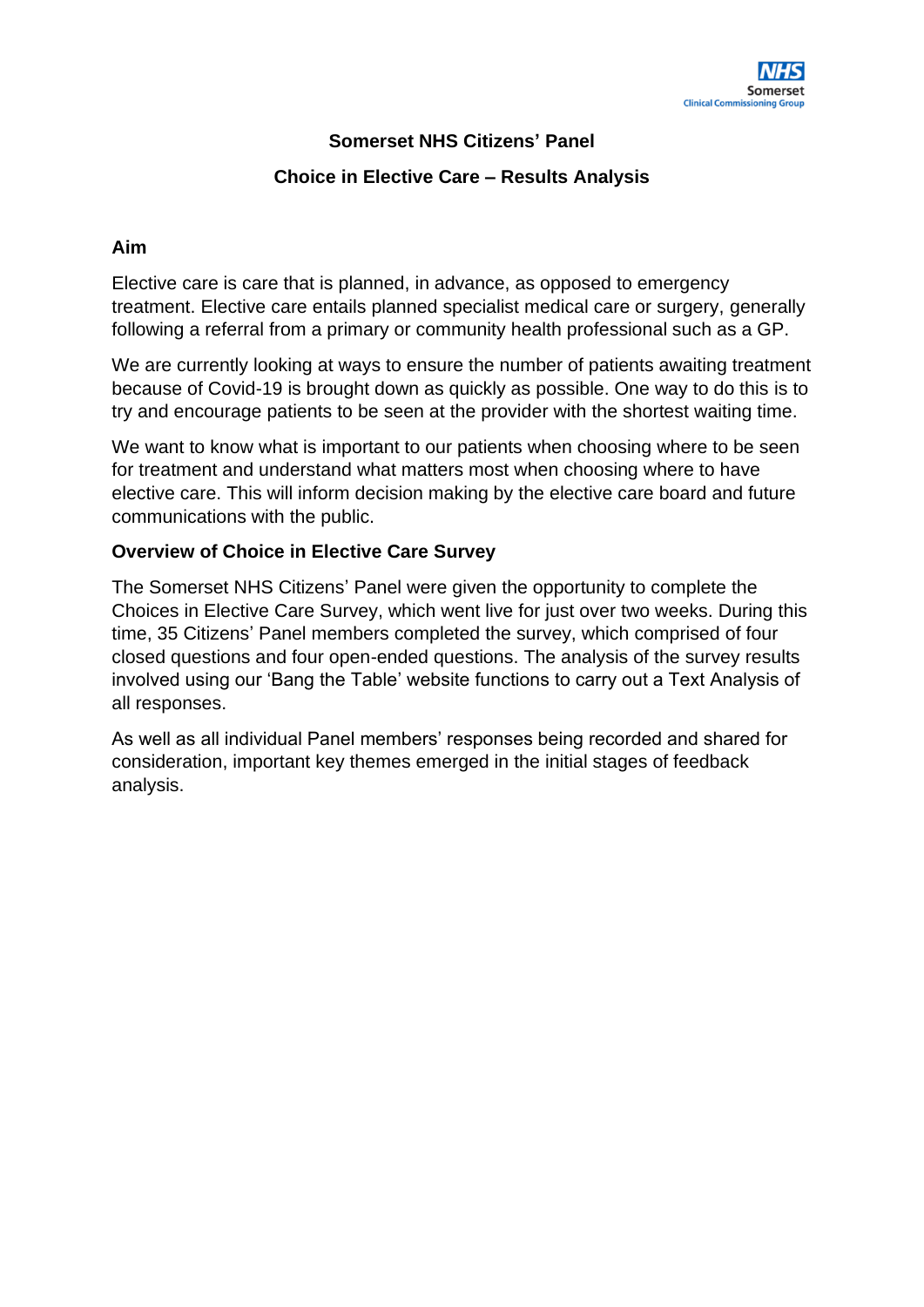

## **Key themes:**

- 34% of respondents were happy with the concept of being offered treatment at a choice of hospitals.
- 51% of respondents were happy with the concept of being offered treatment at a choice of hospitals but would rather the choice of their local hospital.
- However, 71% of the respondents would have concerns about the hospital being offered not being their local hospital. Eleven out of the twenty-five respondents provided the reasons for these concerns. All the concerns related to transport, specific issues included cost, time, or distance for patients or visitors. This point was raised on several of the questions and seemed important to respondents.
- Overall, most of the respondents agreed with the approach being taken to reduce waiting times for patients across Somerset. Only 3% of respondents disagree with the approach.
- Respondents were most interested in clinical outcomes, followed by the quickest way to get treated. Recommended by friends and ease of access by public transport were the least important factors to our respondents.
- Respondents stressed the importance of being able to get to the hospital by themselves, whether by car or public transport, and the site is accessible for those with mobility issues.
- When being offered a choice of hospitals, respondents want to know why they are being referred to a different hospital. Regardless of the wait, they would like to be offered the choice of their local hospital along with the wait time so they can make an informed choice.
- When asked if there were any further comments, respondents wanted a reduction in wait times but still wanted a choice in hospitals.
- Respondents wanted feedback following the survey.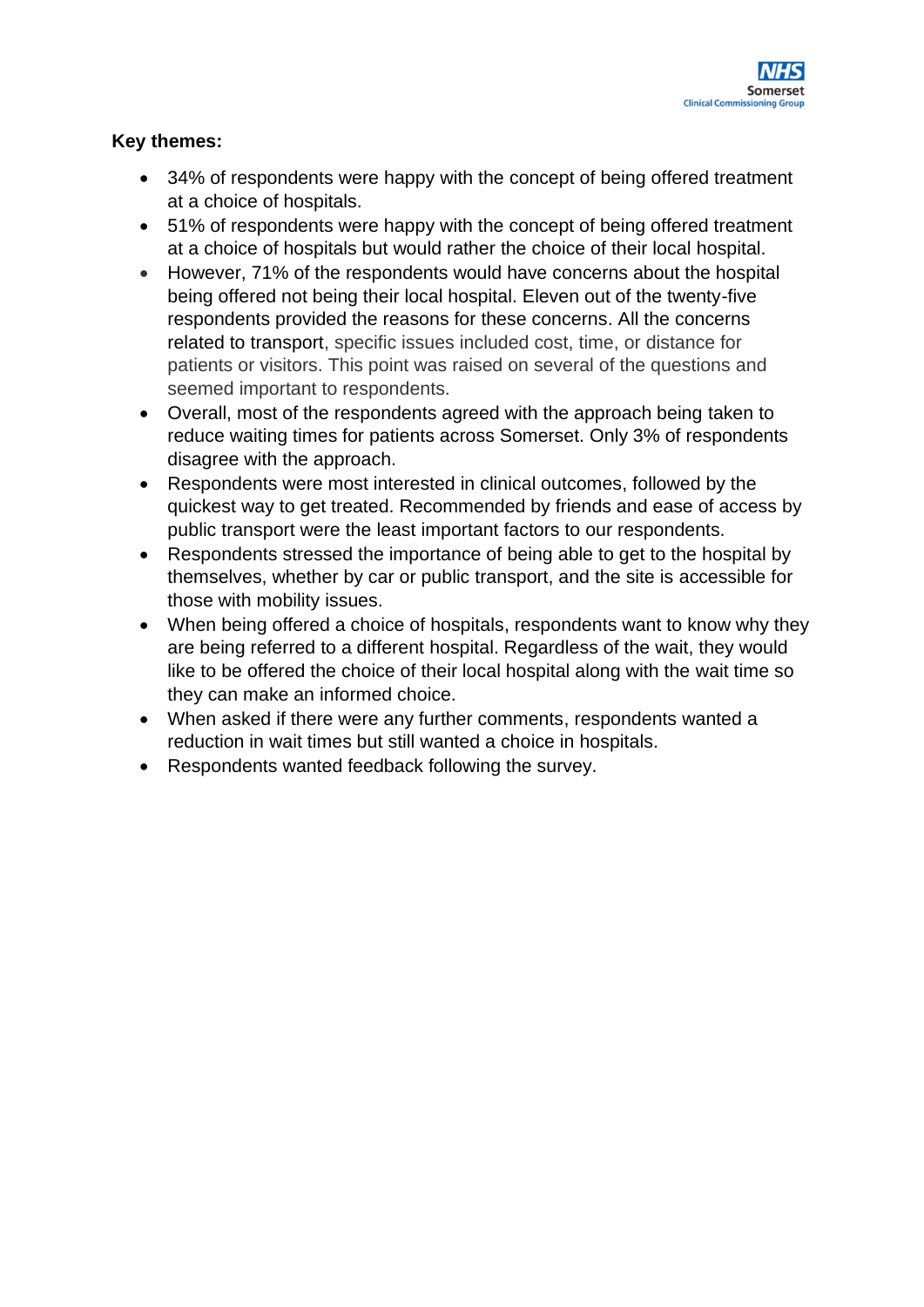# **Main Report**

**Q1 - If you are referred to a hospital in Somerset for treatment, you will be offered treatment at a small choice of Somerset hospitals (this is likely to be two). These will be the hospitals with the shortest waiting times rather than those closest to you. How do you feel about this? (35 responses)**

- Eighteen respondents were happy with this but would rather have the choice of their local hospital
- Twelve of the respondents were happy with this
- Three respondents were not happy with this
- One of the respondents did not mind either way
- One respondent chose other and provided a comment explaining they selected this because they are worried about the range of choice and length of time travelling.

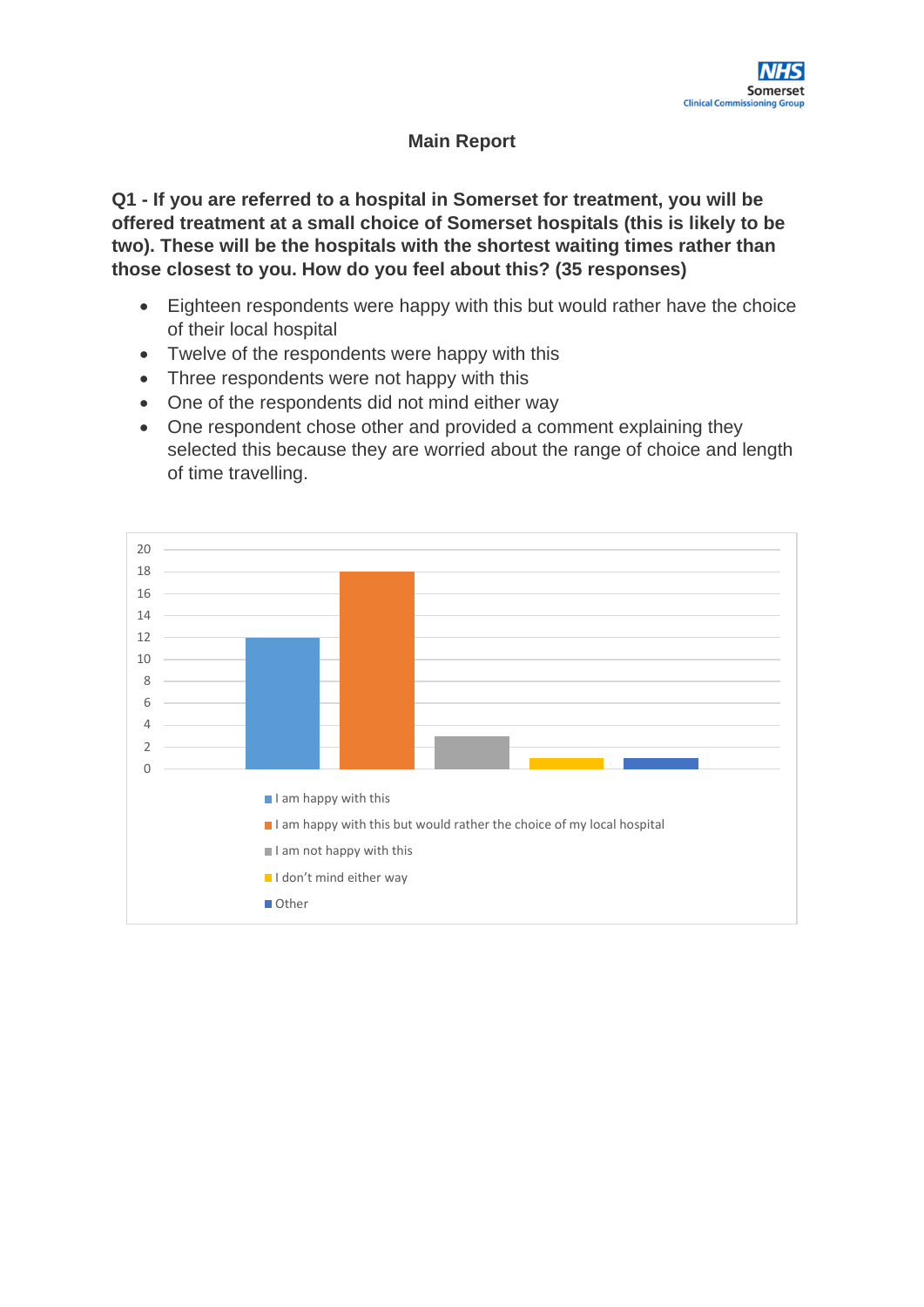

### **Q2 - Would you have any concerns about this not being your closest hospital? (35 responses)**

- Most respondents said they would have concerns about this not being their closest hospital
- Out of the 25 that said they were concerned, 11 provided their concerns
- All these are related to transport, cost, time or distance for patients or visitors.

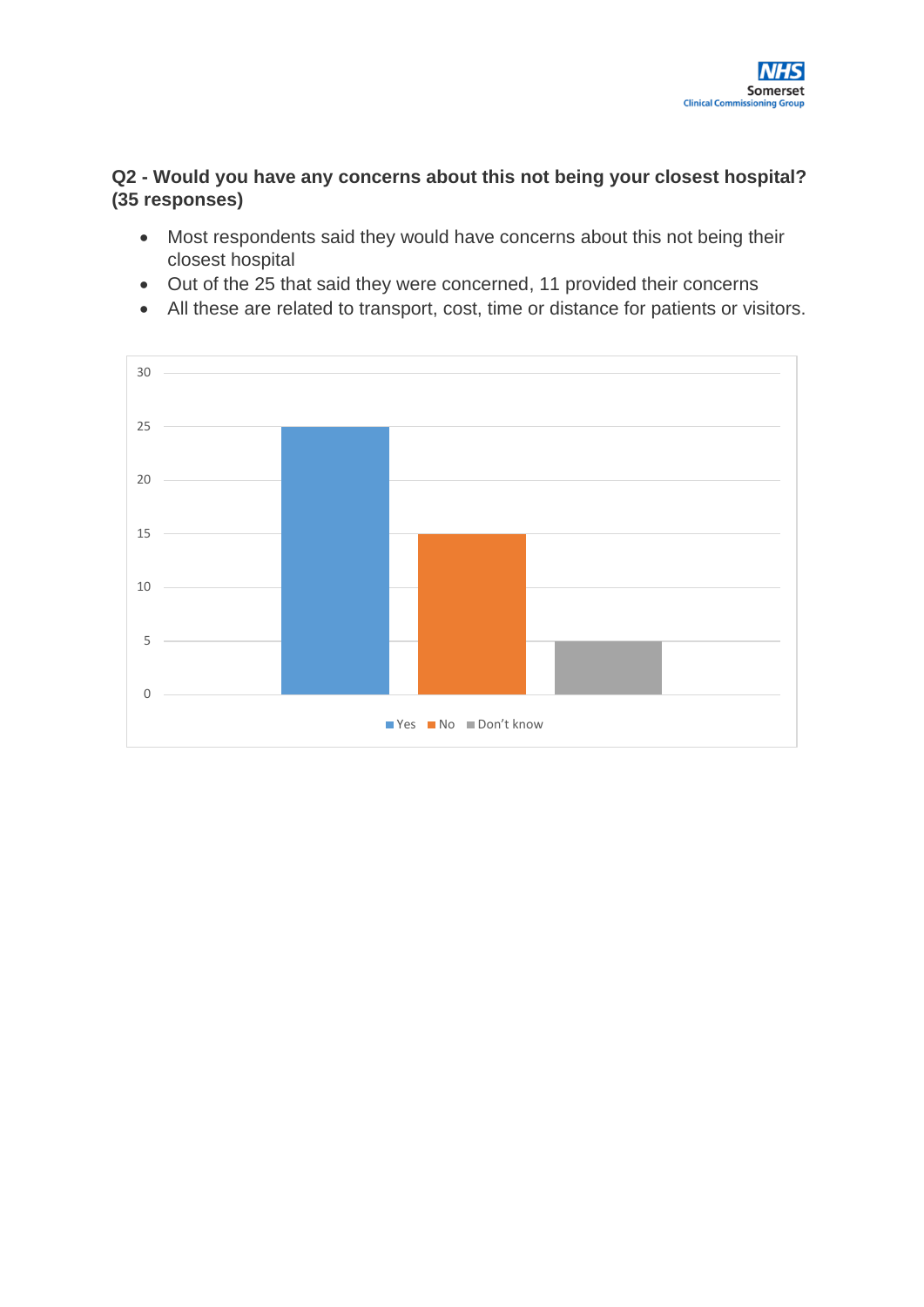

**Q3 - This action is being taken to reduce waiting times for patients across the whole of Somerset because some hospitals have more patients needing treatment than can be treated. To what extent do you agree with this approach? (35 responses)**

- Sixteen respondents definitely agree
- Fifteen respondents somewhat agree
- Three respondents neither agree nor disagree
- One respondent definitely disagreed



#### **Q4 - Please tell us why you chose this answer. (35 responses)**

- Eighteen of the respondents stated that waiting time was why they agreed with the approach. Several said it would be better to be seen sooner so the patient's condition does not deteriorate, and the patient would not have to wait in pain.
- The clear themes that came from respondents answering something agree in Question 3 were concerned about transport or access issues.
- Four respondents agreed with the approach provided they still have a choice.
- Four respondents cited the difficulty visitors may face when coming to the hospital as the reason they would not be able to choose definitely agree
- One respondent said travel would be the most important factor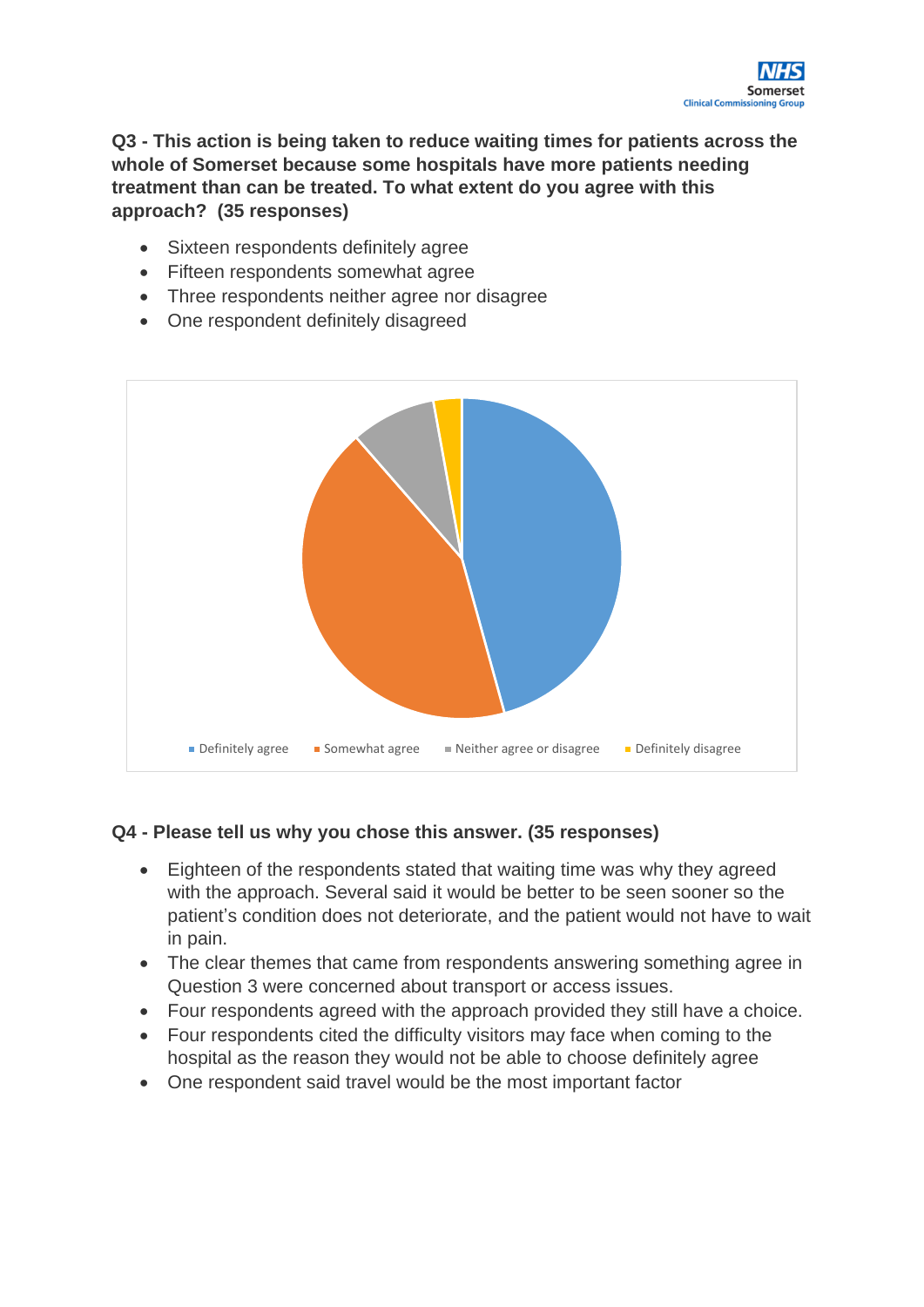**Q5 - To help us make decisions that will aim to reduce the waiting times for elective care in Somerset, please tell us what factors are most important to you when being referred for planned treatment. Please rank your choices with 1 being most important and 12 being least important. (34 responses)**

Respondents were asked to rank their choices from 1 being most important to 12 being least important.

• Respondents were most interested in clinical outcomes followed by the quickest way to get treated. Recommended by friends and I can get there easily by public transport were the least important factors to our respondents.

| Factor                                 | <b>Average Rating</b> |
|----------------------------------------|-----------------------|
| Recommended by friends                 | 9.13                  |
| I can easily access public transport   | 8.66                  |
| I have been there before               | 8.20                  |
| Car parking is reasonably priced       | 8.10                  |
| It is easy for someone to accompany me | 7.71                  |
| Car parking is available               | 6.94                  |
| I can access easily by car             | 6.32                  |
| Is my local hospital                   | 5.44                  |
| Recommended by my GP                   | 5.39                  |
| Has doctors that I trust               | 4.19                  |
| Is the quickest way to get treated     | 3.79                  |
| Delivers the best clinical outcomes    | 3.24                  |

# **Q6 - Have we missed anything from this list that would be important to you when choosing where to access planned care? (12 responses)**

- Most respondents thought we had not missed anything and skipped the question or answered saying no.
- Seven respondents stressed the importance of being able to travel to the hospital by themselves and the accessibility of the site.
- Several respondents said it was important for their carers or patient transport to be able to drop them at the hospital.
- One respondent stated that time of day was important when choosing where to access planned care.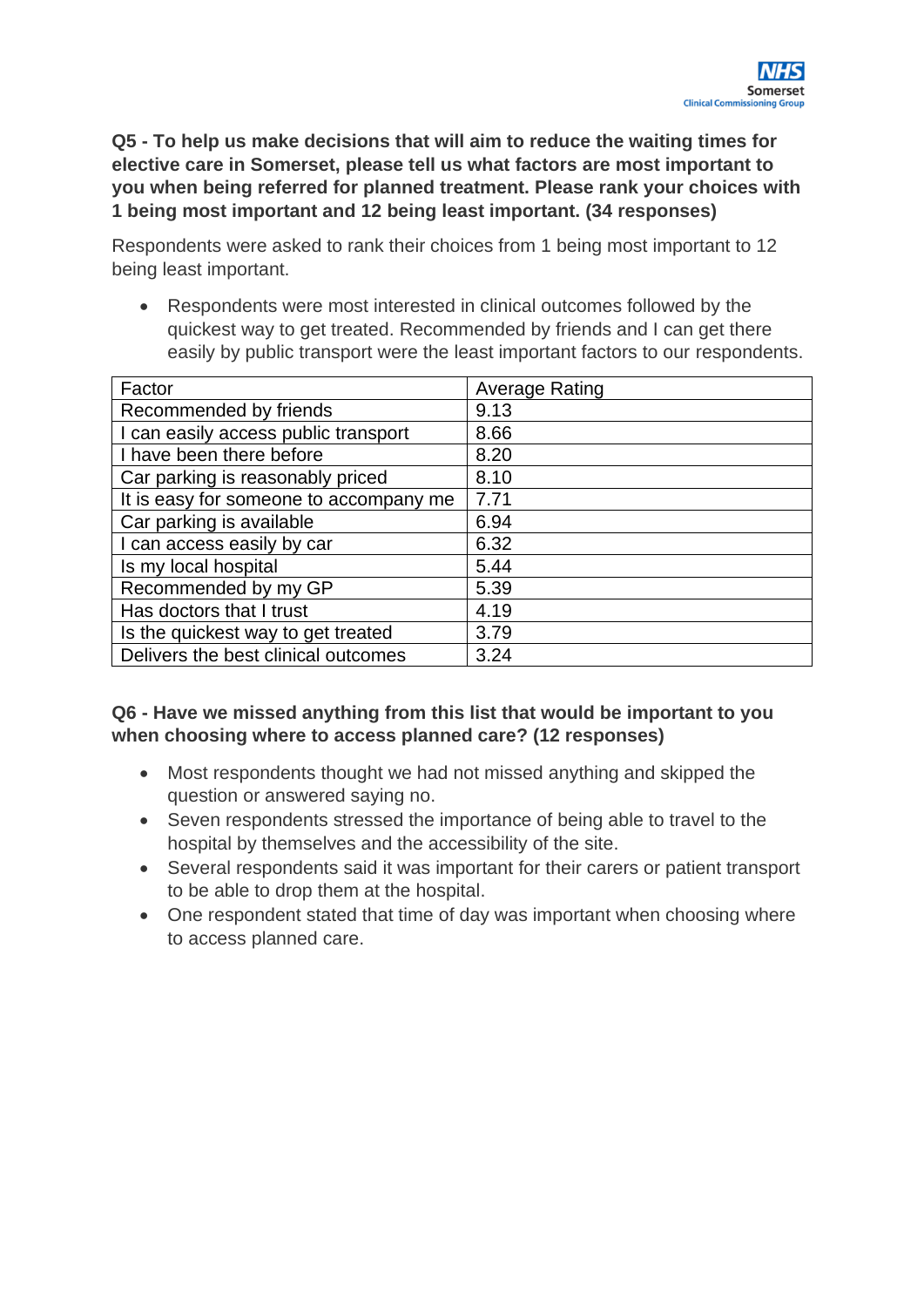

# **Q7 - Based on the above information, is there any information would you want the NHS to provide you with to explain why you have been referred for treatment to a place other than your local hospital? (20 responses)**

- Nine respondents asked to be informed of the wait times other hospitals in the local area so they could make an informed choice.
- Four respondents asked for further details of the hospital's expertise, with more information on the success rates and clinicians.
- Several respondents stated that they would want to know why they were being referred for treatment to a place other than their local hospital. They also asked for information about the advantages of choosing a different hospital.

### **Q8 - Do you have any further comments? (12 responses)**

When respondents were asked if they wished to tell us anything else about 'choice in elective care', the most popular responses were:

- No no further feedback to share on this topic
- Respondents wanted a reduction in waiting times but still wanted choice
- Respondents wanted feedback following the survey
- Two respondents asked for a cross-county border survey to cut waiting times.
- One respondent wanted a last-minute cancellation list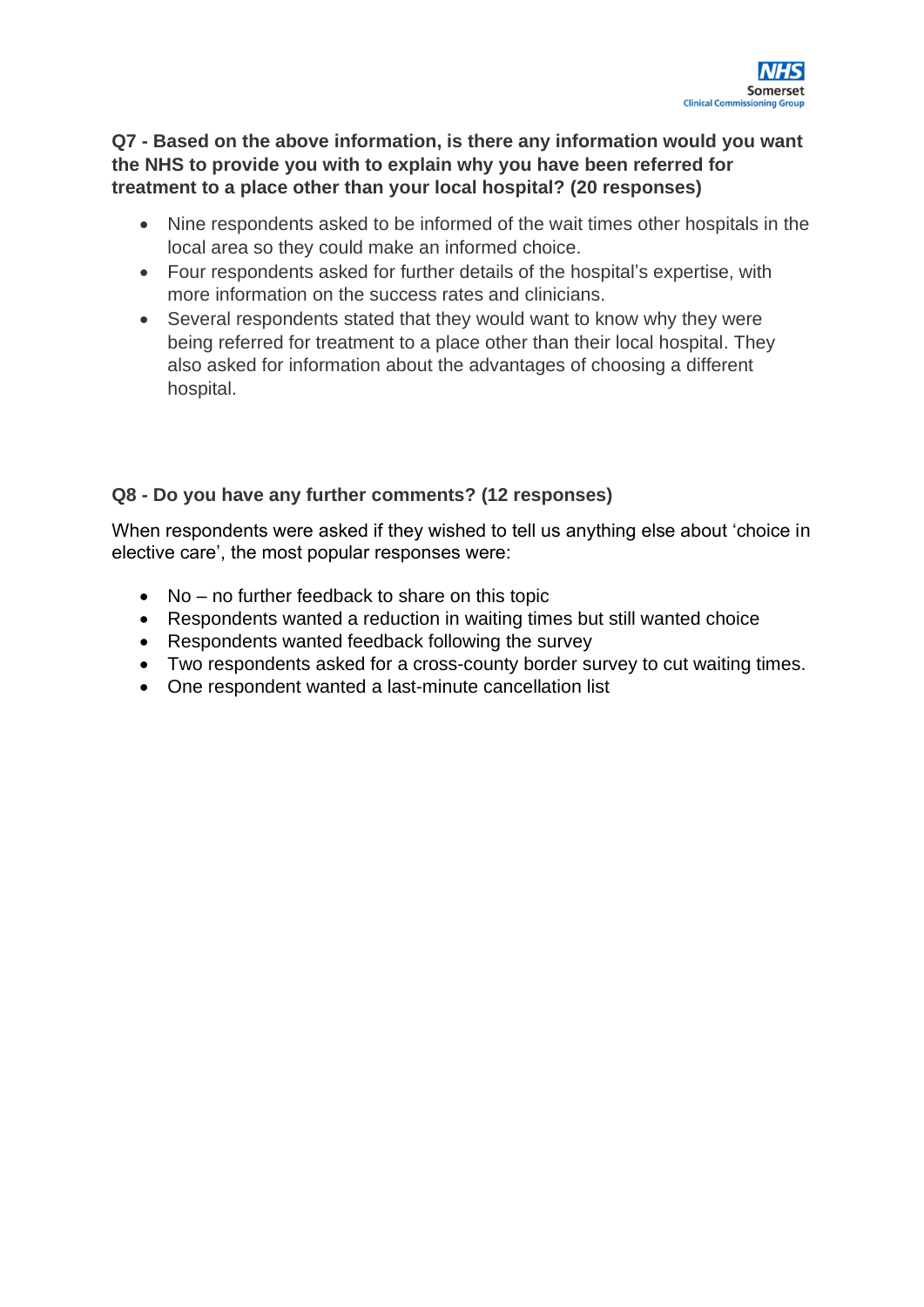## **Recommendations**

- Respondents asked to be informed of the wait times other hospitals in the local area so they could make an informed choice. They explained they still wanted to be able to choose their local hospital. We should provide patients with a choice of two hospitals plus their local hospital giving a wait time for each hospital. This will allow patients to have a reduction in wait times but will allow them to still have a choice.
- Respondents asked for further details of the hospital's expertise, with more information on the success rates and clinicians. We should provide patients with information on success rates and clinicians.
- Respondents stated that they would want to know why they were being referred for treatment to a place other than their local hospital. We should explain in plain English why patients have been referred to a hospital other than their local hospital and explain the advantages of choosing a different hospital.
- Patients should be kept informed about the transport options and we should consider putting transport information into any referral letters.
- We should explore the possibility of a last-minute cancellation list
- We will provide respondents with feedback following the survey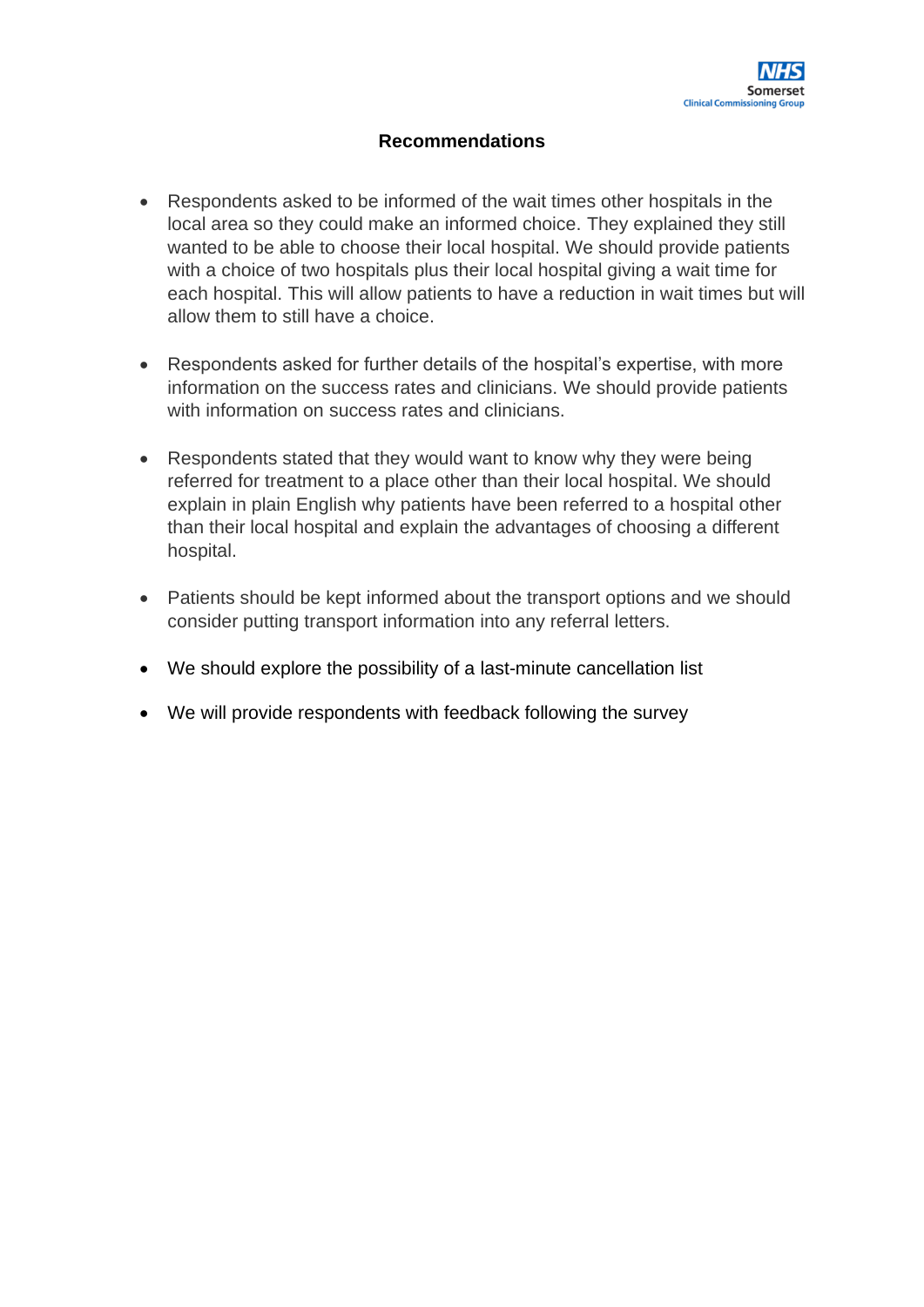# **Next Steps**

The above report was taken to the Somerset Elective Care Board on 04th November 2021 for consideration. The Board is made up of system partners, including Somerset Clinical Commissioning Group, Somerset NHS Foundation Trust, Yeovil and District NHS Foundation Trust, Somerset County Council and NHS England South West.

The report was considered by the Board, who gave the following response:

The Elective Care Board are hugely grateful for the feedback received from Citizens' Panel members. They would like to pass on their thanks to everyone who completed the survey.

The Board feels that the information provided is incredibly useful to them as they continue to plan for the recovery from the Covid-19 pandemic.

They acknowledge that people would like both more information and timely information about elective care wait times and have developed a workgroup to look at this.

They also acknowledge the need to consider the importance of local services to people alongside the wait times for treatment.

The Board would like to use this as a starting point to continue discussions with Citizens' Panel members about Elective Care in Somerset.